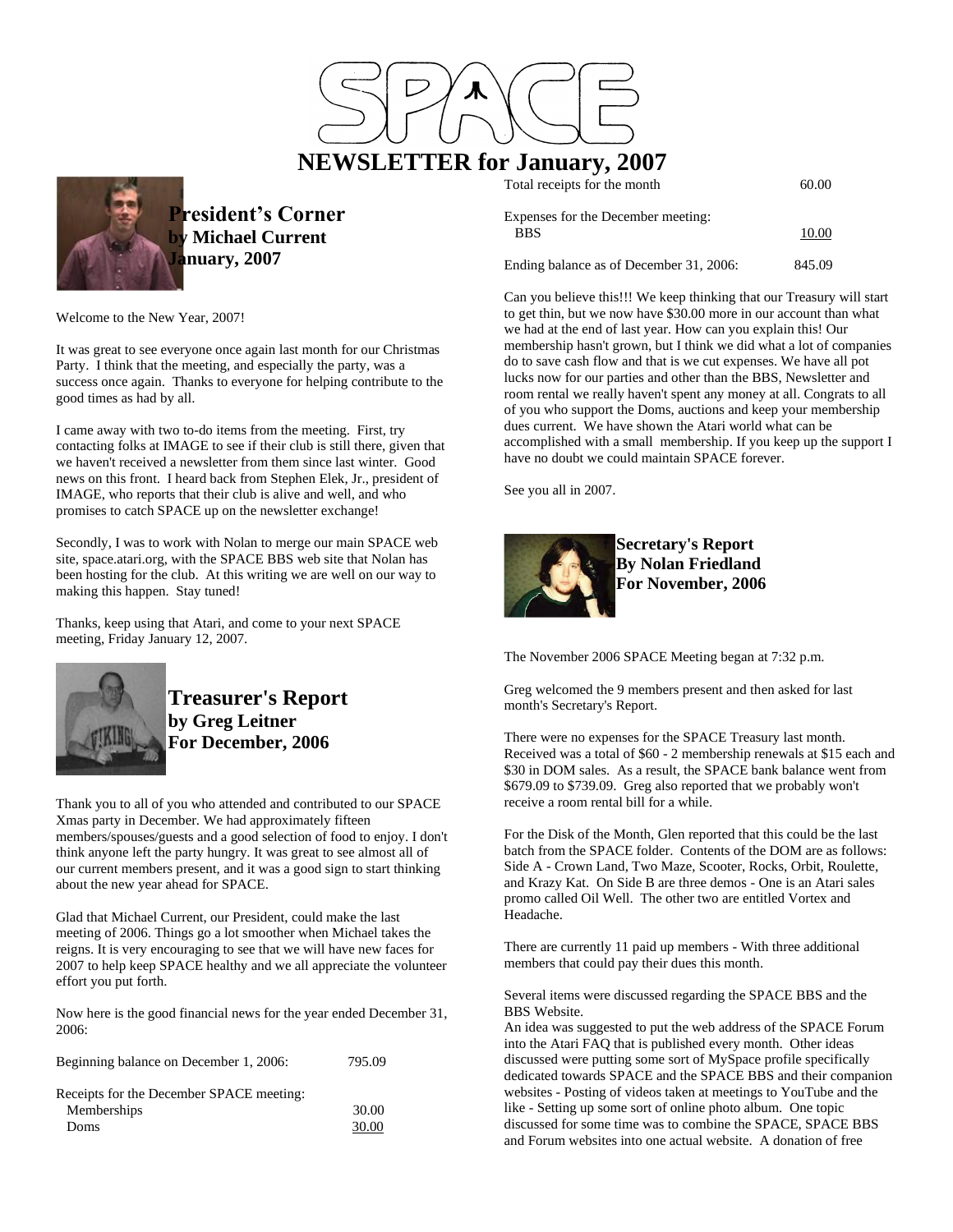server space was given to the club for this purpose. Obviously this will need to be discussed in December to see if we would like to go ahead with it.

There was no Old Business discussed this month.

And in New Business.... There is an auction this month immediately following the meeting with several items donated to the club. Election results for next year are as follows: Michael Current - President; Nolan Friedland - Vice President; Steven Peck - Secretary; Greg Leitner - Treasurer; BBS Operator - Nolan Friedland. The SPACE 2006 Christmas Party is next month and will be potluck. Greg will be bringing pop, plates, napkins, utensils and a main dish.

Meeting adjourned at 8:01 p.m.

\*\*\*\*\*\*\*\*\*\*\*\*\*\*\*\*\*\*\*\*\*\*\*\*\*\*\*\*\*\*\*\*\*\*\*\*\*\*\*\*\*\*\*\*

**Secretary's Report By Steven Peck For December, 2006**

These are the notes that I took for the SPACE Christmas Party meeting for Friday, December 8, 2006. They are as follows:

 -According to Greg Leitner, SPACE Treasurer, at the end of October, the club had \$739.00 in their account. The total take-ins in November were \$76.00. Total at the end of November was \$795.00 in the SPACE account.

 -Glen Kirschenmann presented a DOM from ABBUC, a user group from Europe. It has programs from the ABBUC Game Fair. ABBUC is the world's largest 8-bit user group.

 -According to SPACE President Michael Current, who was present at the Christmas Party, the club was down in membership. There were ten members as of December, 2006.

 -Nolan Friedland, in his BBS report, talked of possibly merging the main SPACE website with the BBS site, with Nolan possibly being the webmaster. He also said that it would cost as little as \$8.50 per year for domain fees.

 -There was no business, and the new business was the party festivities.

-End of Secretary's Report-

Sincerely, Steve Peck

\*\*\*\*\*\*\*\*\*\*\*\*\*\*\*\*\*\*\*\*\*\*\*\*\*\*\*\*\*\*\*\*\*\*\*\*\*\*\*\*\*\*\*\*



**BBS Corner By Nolan Friedland For December, 2006**

\*\*\*\*\*\*\*\*\*\*\*\*\*\*\*\*\*\*\*\*\*\*\*\*\*\*\*\*\*\*\*\*\*\*\*\*\*\*\*\*\*\*\*\*\*\*\*\*\*\*

If anyone has any comments, suggestions, ideas, or submissions for the BBS Corner column or the SPACE BBS web site, you may email them to me, Nolan Friedland, at the address shown on the back of this newsletter under the "CLUB OFFICIALS" section. \*\*\*\*\*\*\*\*\*\*\*\*\*\*\*\*\*\*\*\*\*\*\*\*\*\*\*\*\*\*\*\*\*\*\*\*\*\*\*\*\*\*\*\*

A-T-A-R-I Answers, Tips And Relevant Information by: Paul V. Alhart 1993.3

Simple solutions for drives that driving you crazy

 Having repaired hundreds of disk drives for the 8-bit Atari, I thought I had seen just about every type of failure and kludge there was. There were the usual failures due to dirt, misalignment, and faulty power supplies. And then there were the odd balls like the 1050 that had a can of cherry cola dumped into it. Some of the user fixes I've seen were pretty ingenious too, like the Rana that had a guitar string used to replace the head positioning band. (NOTE: A better solution would have been to use the band assembly from an Atari 810 MPI drive mechanism. Atari part # FA100034. This is a direct replacement for the band assembly used in the Rana.)

## BELTING YOUR 1050

 Recently a new problem has been showing up on 1050 drives with the World Storage drive mechanism. The drive belt keeps falling off for no apparent reason. When this happens the disk stops turning. Even though the busy light comes on and you can hear the motor running, the drive will not read or write to any disk. If this is happening to your 1050, fear not. The explanation is fairly simple, and the FIX is even easier.

 In what I consider a design flaw, World Storage did not include a belt retainer on their drive like Tandon did. This wasn't a problem when the drives were new. Now however, a few years latter, when the spindle bearings are starting to wear, it is becoming a problem for many 1050 owners. The slightest tilt of the spindle due to sloppy bearings causes the belt to track right off the edge of the pulley. Atari didn't switch from Tandon to World Storage drive mechanisms till near the end of 1050 production. This explains why the problem is just now starting to show up.

 As I said, the fix is easy, and it won't cost you anything but a few minutes to make it. Just follow the procedure outlined below to add a belt retained to your 1050.

Step 1: Disconnect the drive from your system and flip it over.

Step 2: Remove the 6 screws holding the case halves together. (Four are in recessed holes in the case.)

Step 3: Flip the drive back right side up and lift off the top half of the case.

Step 4: Lift the drive mechanism from the front without putting any undo stress on the wires running from the drive mechanism to the controller board.

Step 5: Locate the spindle pulley. If it is fully exposed to view you have a World Storage drive mechanism and should proceed with the fix even if you haven't had a belt problem yet.

Step 6: Cut a disk from the top of a plastic butter or Kool-Whip tub.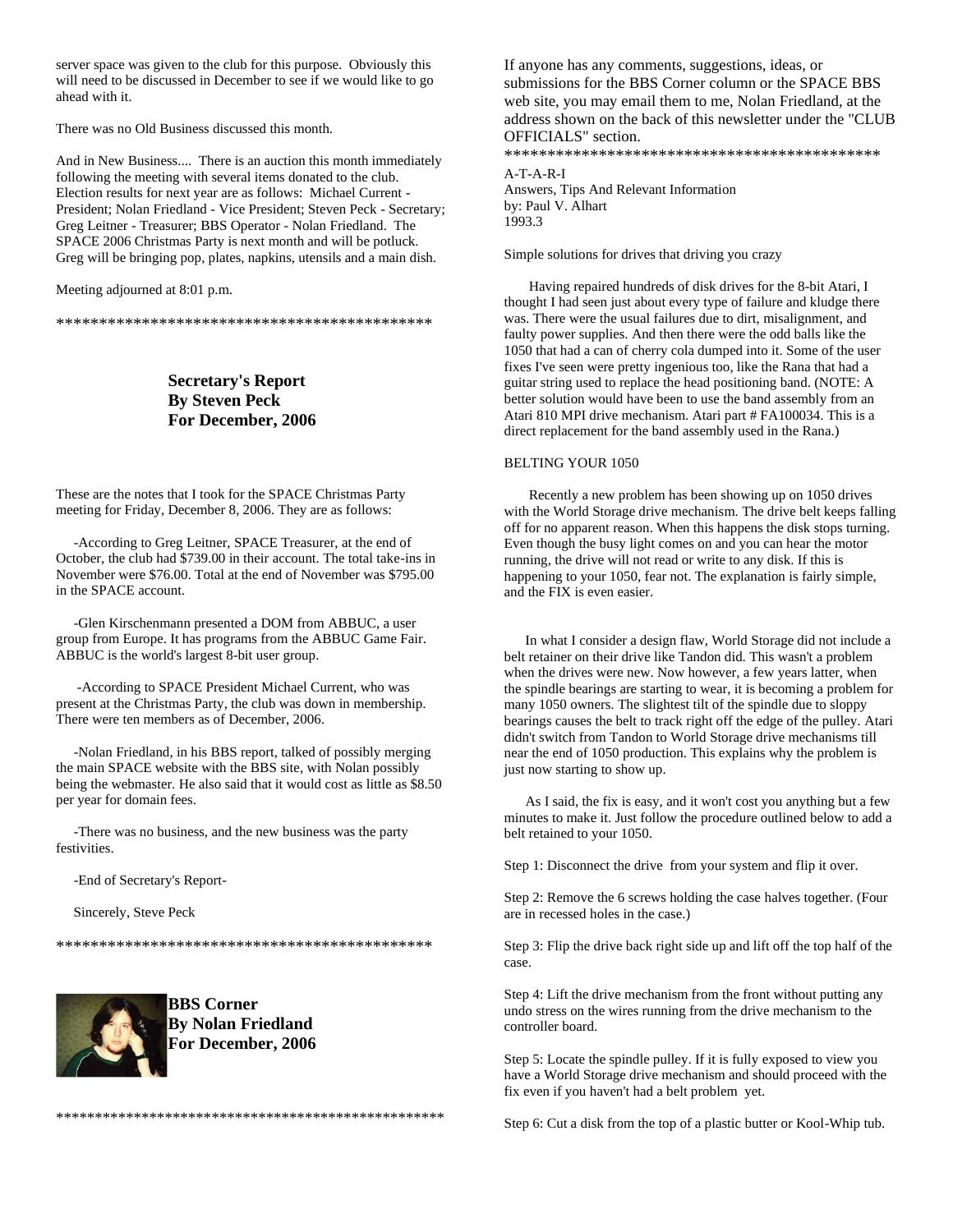Use a compass or drinking glass as a guide to make the disk about 1/4" larger in diameter than the spindle pulley.

Step 7: Glue this plastic disk to the bottom of the spindle pulley. Hot glue works really well for this.

Step 8: Reinstall the drive mechanism by setting it down on its guide pins.

Step 9: Replace the top cover and the six screws removed in step 2.

Step 10: Reconnect the drive to your system and you are done. The plastic disk acts as a belt retainer and should allow you to enjoy many more productive years from your 1050 drive.

## WAKE UP YOUR 810

Does your 810 occasionally turn itself off or refuse to power up. This is a fairly common problem that can usually be traced to a burnt or corroded pin on the Side Board connector. This is the 23 pin connector that may be labeled J101 or J106 depending on which version of the 810 you have. Follow the steps outlined below to "wake up"

your sleepy 810.

Step 1: Disconnect the drive from your system.

Step 2: Remove the 4 screws holding the top case half. These screws were originally hidden under circular plastic covers held in place by rubber cement. If your drive still has the screw covers, pry them off with a knife blade to gain access to the screws.

Step 3: Lift off the top case half.

Step 4: Remove the 5 screws holding the drive mechanism in the lower case half.

Step 5: Remove drive mechanism from the lower case half by lifting it straight up.

Step 6: Remove the 3 screws that hold the Side Board in place.

Step 7: Make note of the orientation of all connectors attached to the Side Board and carefully remove each one. NOTE: Only pull on the connectors. DO NOT pull on the wires.

Step 8: Remove the Side Board by gently rocking it end to end, while pulling up.

Step 9: Examine the 23 pin connector for signs of corrosion or discoloration. Extreme cases may show signs of melting or distortion of the plastic. Also examine the pins this connector mates with. Pay close attention to pins 1, 2, 10, 12, 13, 14, & 15. These are the pins that carry the most current.

Step 10: Clean any corrosion with contact cleaner or alcohol. An old tooth brush will help here. A pencil eraser will work well for the mating pins. Extreme cases may require replacement of the connector which I won't get into here.

Step 11: Reinstall the Side Board making sure the pins are aligned properly. It is possible to be off a pin on either end so double check before reinstalling the screws.

Step 12: Replace the all connectors in there original positions as noted in step 7.

Step 13: Put the drive back in the lower case half and replace the 5 screws removed in step 4.

Step 14: Replace the top case half, its 4 screws and screw covers.

Step 15: Reconnect the drive to your system and test.

## HELP YOUR TRAK QUIT SMOKING

 On some Trak drives the power supply connector can make intermittent contact with the metal back plate of the case. This causes the internal bridge rectifier to go up in smoke. To eliminate this problem, remove the case and make the access hole in the back plate bigger with a drill or file. Be careful not to let metal debris get into the drive mechanism or the electronics. I don't have a Track drive available to look at as I write this, so you will have to figure out how to remove the case on your own.

## INDUS OWNERS BEWARE

 In the beginning, and through the 1200XL, virtually every Atari product used a 9 volt AC power pack. The small 1/4" diameter connector on this power pack is easily distinguished from the larger 7 pin din connector used on the +5 volt DC power packs of the XL/XE line of computers. Crossing the 800's power pack with the one from your 810 causes no problems because both devices use the same 9 volt AC power. These power packs are also interchangeable with those used by Trak and Rana drives as well.

NOTE: Some of the earlier Atari power packs had smaller wattage ratings and may not be appropriate for heavily expanded or modified equipment.

The Indus GT power pack looks the same as the Atari power pack. It even has that same 1/4" connector that will plug right into your Atari, Trak, or Rana. This power pack, however, puts out 9 volts DC. Accidentally plugging an Atari AC power pack into your Indus will cause unwelcome clouds of smoke to fill the room. I recommend conspicuously marking your Indus drive and its power connector with a warning to this effect. This will help keep your Indus healthy, especially if the kids get to messing around with your system.

 NOTE: Paul is also the author of The Rana Repair Guide. For more tips on repairing and modifying your Rana, as well as complete schematics and alignment instructions, order your copy today. Its just \$10.00 +\$2.00 P&H. Send your order to:

Paul V. Alhart 524 North Zee St. Lompoc, Ca. 93436 \*\*\*\*\*\*\*\*\*\*\*\*\*\*\*\*\*\*\*\*\*\*\*\*\*\*\*\*\*\*\*\*\*\*\*\*\*\*\*\*\*\*\*\*\*\*

From: Michael Current [hunmanik@earthlink.net] Sent: Monday, December 18, 2006 9:10 PM Subject: Atari pr from 1986 Winter CES

ATARI's New Personal Computer Package: Quality and Power Without the Price

LAS VEGAS, January 9 -- Atari Corporation is introducing here its 130XE personal computer in a complete starter package for computing and word processing. The system has an expected retail price of \$399.

The 130XE package delivers powerful, multi-function computer capability in one box. The bundle contains the company's step-up 130XE computer (128K) with mouse, printer, disk drive and five software titles -- SILENT BUTLER(TM), STAR RAIDERS(TM), MUSIC PAINTER(TM), PAINT(TM), and ATARIWRITER(TM), a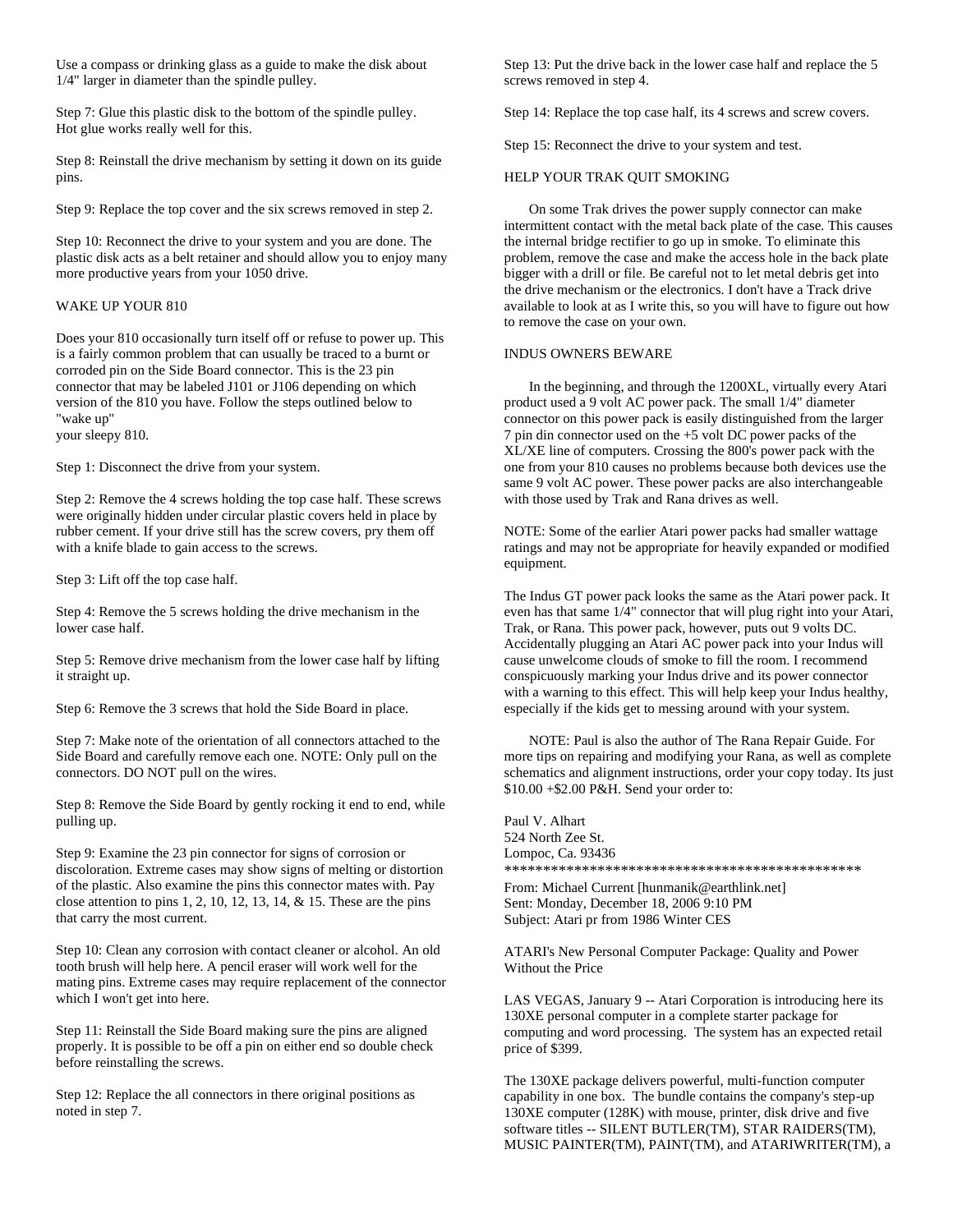word processing program. Thousands of software programs are available for the company's XE line, with more in development by Atari and third parties.

Atari has also announced that its popular 65XE, introduced last year, will be available separately and as a package. The expected retail price of the 65XE package is between \$300 and \$350.

According to Atari president Sam Tramiel, "Atari's objective is to put everything a first-time computer owner needs in one box -- because high-performance computer systems ought to be affordable. The XE line surpasses the design and power of comparable Commodore machines for half the price to the consumer and more than twice the profit to the trade. Only Atari is in a position to do this."

Both the 65XE and the 130XE (available alone at \$149 expected retail), feature trim, ultra-modern styling, advanced construction and 62-key keyboard. Both models feature 6502C microprocessor architecture with custom graphics, sound chips and an integrated selftest program.

\*\*\*\*\*\*\*\*\*\*\*\*\*\*\*\*\*\*\*\*\*\*\*\*\*\*\*\*\*\*\*\*\*\*\*\*\*\*\*\*\*\*\*\*\*\*

From: Michael Current [hunmanik@earthlink.net] Sent: Sunday, December 10, 2006 10:00 PM Subject: EMU>mmSAP 1.4 released

New, improved version of SAP player for GNU/Linux comes with new features.

- Playlist added (!)

- ALSA variant uses less CPU power

- Four playlist pass modes
- Various bugfixes

http://www.baktra.wz.cz/english/mmsap.html

[This news item courtesy of Atari.org - http://www.atari.org] \*\*\*\*\*\*\*\*\*\*\*\*\*\*\*\*\*\*\*\*\*\*\*\*\*\*\*\*\*\*\*\*\*\*\*\*\*\*\*\*\*\*\*\*\*\*

From: Michael Current [hunmanik@earthlink.net] Sent: Sunday, December 10, 2006 10:05 PM Subject: Release of SPEEDIER:, 19.2K RS232 adapter

Hello,

I have finally finished the first batch of the rverter 2 type sio to rs232 interface. Called SPEEDIER:. Runs up to 19.2K baud. This is an EASI/O device. Introductory special includes this cable, free for a limited time. \$30.00 plus any shipping, tax, and paypal fees. Read the advert for more info.

http://www.a8maestro.com/sites/mtgcat/proda8/advert-e4.htm

Rick D. More Than Games

DO NOT REPLY TO a8maestro"a t"a8maestro.com as above. Use mtg2006 " a t " a8maestro.com instead. This will change to mtg2007 in 2007. \*\*\*\*\*\*\*\*\*\*\*\*\*\*\*\*\*\*\*\*\*\*\*\*\*\*\*\*\*\*\*\*\*\*\*\*\*\*\*\*\*\*\*\*\*\*

From: Michael Current [hunmanik@earthlink.net] Sent: Sunday, December 10, 2006 9:57 PM Subject: ST>KEEPTIME v1.0 System patch for dead Real Time Clock

-------------- The Problems

--------------

"My Falcon loses the time and date when I switch off." (15/31/07 0:00 for each boot)

"My Falcon boots in low resolution."

"My TOS is always in English and the keyboard is Qwerty."

#### ---------------- The Explanation

----------------

Whenever you are shutting down your Falcon, the time, the date and NVRAM settings are saved into the RTC chip (Real Time Clock). The Real Time Clock can also be named 'CMOS Clock' or 'CMOS Battery'. The RTC contains a 128 bytes memory to save setup information. The approximate life length of this chip is about 10-12 years because the RTC contains a built-in battery. The Falcon is not a very young machine, so the battery of your RTC is now dead !!

This chip soldered on the Falcon motherboard (U64) is a Dallas DS1287. It can be replaced by unsoldering with the same chip or equivalent (ST MK48T87B-24, MC146818A, MCCS146818BM) . The Dallas DS1287 is, in fact, a DS1285 which a lithium battery has been included in the same block. So you can also break the shell of the RTC to find the built-in battery. Then, you must disconnect the circuit of the battery and redirect it to a new external battery added. You can find info about this process on Atari forums on the web or inside ST Magazine(issue 141).

Unfortunately, you don't want to open your Falcon and replace the RTC chip because you think you are not able to do this !

The Solution

-------------

First of all, a good solution is to launch the classic accessory Control Panel to set the time and date for each boot of the machine.

Yes, it's a safe solution but there is a problem !

If you are using TOS or MagiC operating systems, when you quit a program, a time and date reset occurs ! No problem, if you are using Mint OS. I think it is a little bit irritating to work with that !

It is due to the specific XBIOS Function Gettime(). This same function can be found on TOS versions 3.xx (TT) and 4.xx (Falcon).

This function is called by the system when you return to desktop after closing an application.( I don't know why... )

The Gettime() function has a special behavior when it finds that the battery of the RTC is dead, this function simply resets the time and date! The dead battery information is sent by the RTC itself.

KEEPTIME is a patch to disable in TOS the time reset by Gettime() function if the battery of your RTC is dead.

http://doyeuxyvan.free.fr/keeptime/v1.0/

You must run it in the AUTO folder.

Caution: To take effect, the TOS must be found in RAM! Basically, the Falcon works with the TOS located in ROM. Therefore, the TOS in ROM must be copied in RAM.

So you can use the excellent free tool by Uwe Seimet called ROMSPEED:

http://www.seimet.de/files/atari/romspd31.zip http://doyeuxyvan.free.fr/keeptime/v1.0/romspd31/ You have just to run ROMSPEED.PRG in the AUTO folder before KEEPTIME.PRG. In this case, you must know that the MMU is used by ROMSPEED to remap TOS in memory. KEEPTIME takes into account this functionality to locate the TOS.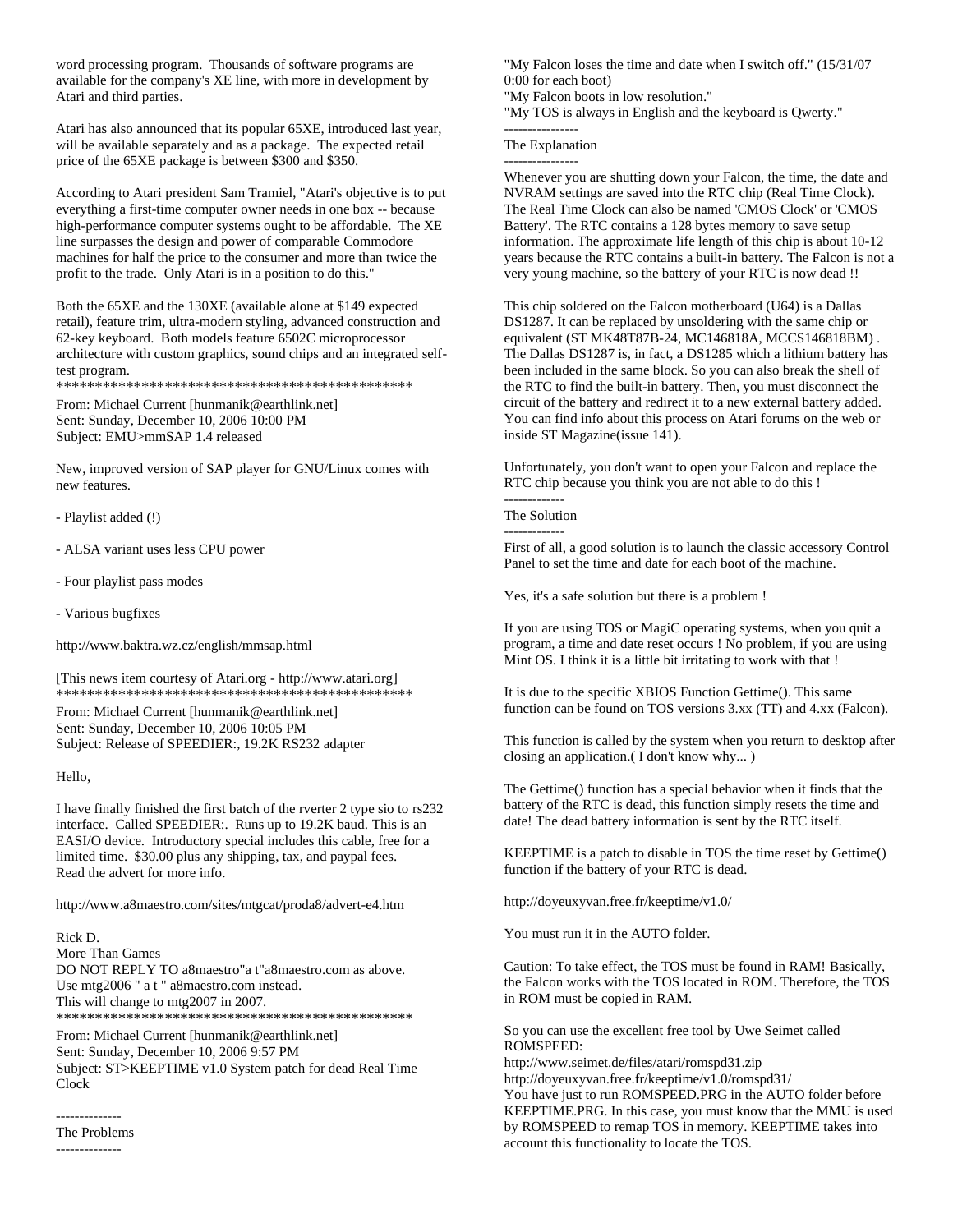Under MagiC operating system, the same function Gettime() as the TOS is present. However, you don't need to run ROMSPEED because MagiC is already loaded in RAM.

Copy in this order ROMSPEED.PRG and then KEEPTIME.PRG in your AUTO folder (Generally C:AUTO). Be sure that your XCONTROL.ACC file is present in the root directory. (Or any kind of another tool to set time and date)

"Thanks, time and date reset has been disabled as long as my Falcon is powered on, but I'm still booting in low resolution with wrong keyboard configuration..."

Yes, it remains the NVRAM configuration problem. You can find different tools to set up keyboard, TOS language, etc. But you can only reboot your Falcon if you want that parameters take effect.

## I have selected NVRam by Centek:

http://centek.free.fr/atari/softs/nvram.zip

http://doyeuxyvan.free.fr/keeptime/v1.0/nvram/

With this tool you can, of course, configure the NVRAM (into the RTC chip). In addition, you can write a bootable program on a floppy disk which writes your selected configuration into NVRAM chip for every Falcon boot.

Be sure that your floppy disk is present in the drive of course !

Follow this process to create a bootable floppy disk with NVRam:

- Run NVRAM.APP from the desktop.
- Set keyboard and TOS language, time format, boot resolution, ...
- Click on the floppy disk icon and insert a floppy disk in drive A.
- Click on the left icon (NVRAM -> Floppy Disk) in the new window opened. The program quickly writes the boot sector program on the disk with your NVRAM Settings.
- Then quit NVRam application. Your floppy disk is good. (If you click on the NVRAM icon for quit, the settings are saved on NVRAM chip, but to take effect you must reboot. So, you can perform infinite reboots with your good parameters until you switch off your Falcon.)

At each boot, NVRam bootable program looks for if it has been already installed in memory. In the case of NVRam already installed, the NVRAM config is not written.

So be careful when you have just switched off your Falcon, the memory and the RTC are not cleared instantly because it may remains residual current in the components. I advise to wait a long minute.

--------- The End

---------

Here is my summary procedure to work with a dead RTC battery:

- Switch on the Falcon with the correct floppy disk in drive. - Very quickly, the floppy disk boot program will be read (You can
- read on the screen NVRam flag) and a system reset will occur. - Now your Falcon boots with the correct NVRAM settings.
- After comes ROMSPEED and KEEPTIME loading.
- On the desktop, it remains to set the correct time and date in the Control Panel.
- That's all! Good Luck!
- 

## Yvan Doyeux

Dallas Semiconductors Maxim: http://www.maxim-ic.com/ ST Magazine: http://stmagazine.org/

URL: http://doyeuxyvan.free.fr/keeptime/v1.0/

[This news item courtesy of Atari.org - http://www.atari.org] \*\*\*\*\*\*\*\*\*\*\*\*\*\*\*\*\*\*\*\*\*\*\*\*\*\*\*\*\*\*\*\*\*\*\*\*\*\*\*\*\*\*\*\*\*\*

From: Michael Current [hunmanik@earthlink.net] Sent: Sunday, December 10, 2006 9:56 PM Subject: ST>mXtreme -- new Nemesis/Phantom-like Falcon speeder

Miro Kropacek has announced:

We decided to produce Falcon speeder similar to Nemesis/Phantom in the past. This speeder allows you to set resolutions like 800x608/256 colours or 640x480/hicolour, it speeds up DSP, CPU, FPU, Videl up to 36%. Your Falcon will move much better! It's 100% compatible with CT60/63 and 99% compatible with original Falcon030.

We need at least 50 pre-orders. The prize is 100 Euro. For more details look at homepage bellow.

URL: http://satantronic.atari.sk/mxtreme/

[This news item courtesy of Atari.org - http://www.atari.org] \*\*\*\*\*\*\*\*\*\*\*\*\*\*\*\*\*\*\*\*\*\*\*\*\*\*\*\*\*\*\*\*\*\*\*\*\*\*\*\*\*\*\*\*\*\*

From: Michael Current [hunmanik@earthlink.net] Sent: Sunday, December 10, 2006 10:00 PM Subject: ST>MyAES 0.84

## Hello

You can find MyAES 0.84 AES for Mint or able to run above any other AES in multitask env (Magic, NAES, XaAES ...)

http://myaes.lutece.net/

Olivier

\*\*\*\*\*\*\*\*\*\*\*\*\*\*\*\*\*\*\*\*\*\*\*\*\*\*\*\*\*\*\*\*\*\*\*\*\*\*\*\*\*\*\*\*\*\*

From: Michael Current [hunmanik@earthlink.net] Sent: Sunday, December 10, 2006 9:55 PM Subject: ST>PhantomS - reincarnation of Phantom accelerator for **FALCON** 

Petr Svoboda has announced:

I overtook production of Phantom accelerator. PhantomS is modernized reincarnation of the popular Phantom. It boosts the system frequency (BUS, CPU, FPU) from 16 to 25MHz -> raw power gain is 56%. DSP and some FPUs can be overclocked to 50MHz.

PhantomS is perfect supplement to CT63, as CT63 doesn't boost the mainboard.

The price is 35EUR, and first pieces are ready.

More information and contact on website. URL: http://www.volny.cz/boban07/PhantomS/

[This news item courtesy of Atari.org - http://www.atari.org] \*\*\*\*\*\*\*\*\*\*\*\*\*\*\*\*\*\*\*\*\*\*\*\*\*\*\*\*\*\*\*\*\*\*\*\*\*\*\*\*\*\*\*\*\*\*

From: Michael Current [hunmanik@earthlink.net] Sent: Sunday, December 10, 2006 9:55 PM Subject: ST>SatanDisk preorder & mXtreme cancellation

Miro Kropacek has announced:

At first I'm happy to announce the long awaited project, SatanDisk, is ready for production. Main features:

- direct connection between ACSI and MMC/SD card slot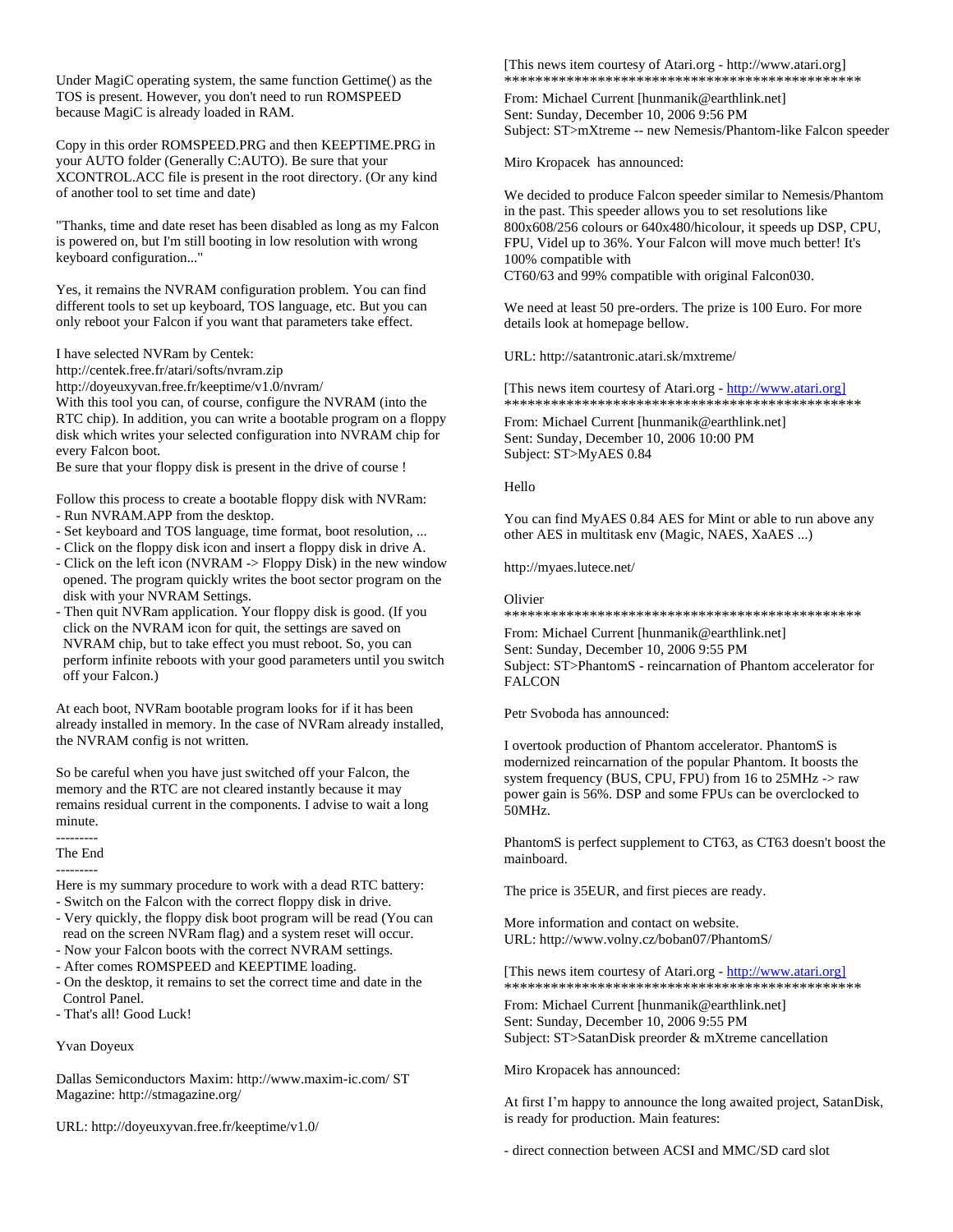- plug'n'play
- about 120 KB/s transfer speed
- MMC card support (SD cards aren't supported to this time)
- HDDRIVER compatible

The prize is very low (about 35 Euro). You need to register at project homepage, login and enter your preorder. The number of preorders isn't limited in any way but in some extreme low number we have to increase the prize (and vice versa).

Don't forget SatanDisk is completely open-source based so all schematics, firmware etc is available on project homepage for your custom build.

Secondly, I want to announce the cancellation of mXtreme project since there's much better option -- PhantomS (see news on atari.org server). In fact, we're happy Petr decided to do such step since we can focus on another things (i.e. coding software for Falcons). The prize is very cool (1/3 of mXtreme), it's already done and in the end it's nearly the same as we planned mXtreme. I can only recommend you this piece of hardware!

URL: http://ihrisko.org/~mikro/sd\_preorder AUTHOR: Miro Kropacek

[This news item courtesy of Atari.org - http://www.atari.org] \*\*\*\*\*\*\*\*\*\*\*\*\*\*\*\*\*\*\*\*\*\*\*\*\*\*\*\*\*\*\*\*\*\*\*\*\*\*\*\*\*\*\*\*\*\*

From: Michael Current [hunmanik@earthlink.net] Sent: Sunday, December 10, 2006 9:58 PM Subject: ST>Source code of MSX emulator for ST released

The MSX Resource Software Foundation (www.msx.org) has notified, that the source code of the MSX emulator for Atari ST/TT/Falcon has been released by it's author, Folkert van Heusden. The emulator was originally written in GFA Basic in 2000. Now, also the source code has been made available for public.

URL: http://www.vanheusden.com/atari\_st/

[This news item courtesy of Atari.org - http://www.atari.org] \*\*\*\*\*\*\*\*\*\*\*\*\*\*\*\*\*\*\*\*\*\*\*\*\*\*\*\*\*\*\*\*\*\*\*\*\*\*\*\*\*\*\*\*\*\*

From: Michael Current [hunmanik@earthlink.net] Sent: Tuesday, December 19, 2006 9:05 PM Subject: ST>Studio Son 2.091 beta FR & UK

Yvan Doyeux has announced:

This new release is the result of six months of irregular but always intense work. The audio editor for Atari Falcon becomes more and more stable and reliable with this 2.091 beta version. Many bugs of general use have been fixed.

Studio Son 2.091b is available in the wonderful French language: http://doyeuxyvan.free.fr/studioson/std2091b/STD2091F.ZIP

BUT Studio Son is back in English ! http://doyeuxyvan.free.fr/studioson/std2091b/STD2091E.ZIP

You can, of course, find the classic 68030 and 68030+68882 versions in these archives.

I have performed a lot of hard tests to check the quality of my algorithms. I have written a lot of different DSP and C programs to obtain correct results. But, it is still a beta version, so be careful with your samples !

This version has been tested with an original Falcon 030 with a 68882 coprocessor. The CT60 card is not officially supported.

## -----------

### Bugs fixed: -----------

- Crashes when filtering under Magic fixed.
- For a resample process under Magic, internal file management fixed.
- Significant noise reduction of plopping sounds as long as you use Studio Son.
- Management improved of AIFF files compatible with Cubase Audio. These files are now saved with a physical size rounded to 1024 byte multiples. Useful to prevent crackling noise when you import your AIFF files with Cubase Audio.
- Buggy "Scrub" function rewritten. No crash occurs.
- Reverse stereo bug for a "Scrub" fixed but still in beta test mode.
- Buggy "Cross Fade" function improved. Auto correction for wrong parameters. The UNDO is also correct.
- Cut, Copy, Paste, Insert and others have their UNDO bugs fixed.
- Bug of the current working folder fixed. (After an Insert for example )
- DSP effect after a Resample and Filtering is now restored with no problem.
- Overall settings saving are now re-enabled! Up to date, you MUST keep the STUDIO.SYS folder.
- Rewritten "New Sound File" function. You can now create a file with the file selector, choose a frequency, ...
- Rewritten "Apply Effect" function. Sample gap subtly fixed. Due to the DSP real time application of this function, it is obvious that it remains a very small gap into your final sample. This gap is usually filled by zero values as it has been thought for this rewritten function.
- Markers management bugs fixed. ( Delete, saving and loading procedures )
- There was play error with "Preview Cut" function. It's now okay.
- Block selection with SHIFT+TAB to the next marker has been debugged.
- Sample time length is now updated after any UNDO.
- Little bug fixed during a play activated by the space bar with an exported sample from Studio Son.
- Many another minor bugs.

----------------------------- New features and bugs fixed: ( since 2.09b version )

-----------------------------

- Resampling function added ( Linear Interpolation ).
- Resampling function includes a filter and linear interpolation code in only one DSP program.
- You can resample from 2 KHz to192 KHz.
- WAV files opening issue fixed.
- Huge undo bug fixed.
- Huge bug of the volume of mono samples filtered fixed.
- FIR filters ( Low Pass, High Pass, Band Pass and Band Reject ) up to 2048 coefficients.
- Resample process can be followed by a LowPass filter up to 1024 coefficients.
- DSP Filter algorithm improved. The speed of the treatment has been increased. Now you can enjoy a good optimization of the filtering process.
- The end of the sample is now truly filtered.
- Vu meter clipping problems fixed.
- The cursor running is now correct when sample frequency is not the same as the system frequency.
- Desktop background pattern modified to improve the work in monochrome.
- Redraw bug of the desktop in monochrome corrected.
- Several dialog boxes fields bugs fixed in monochrome.
- Crashes at very high zoom levels fixed.
- You can now really select all the samples with the mouse.
- You can now really place the cursor at the end of the sample with